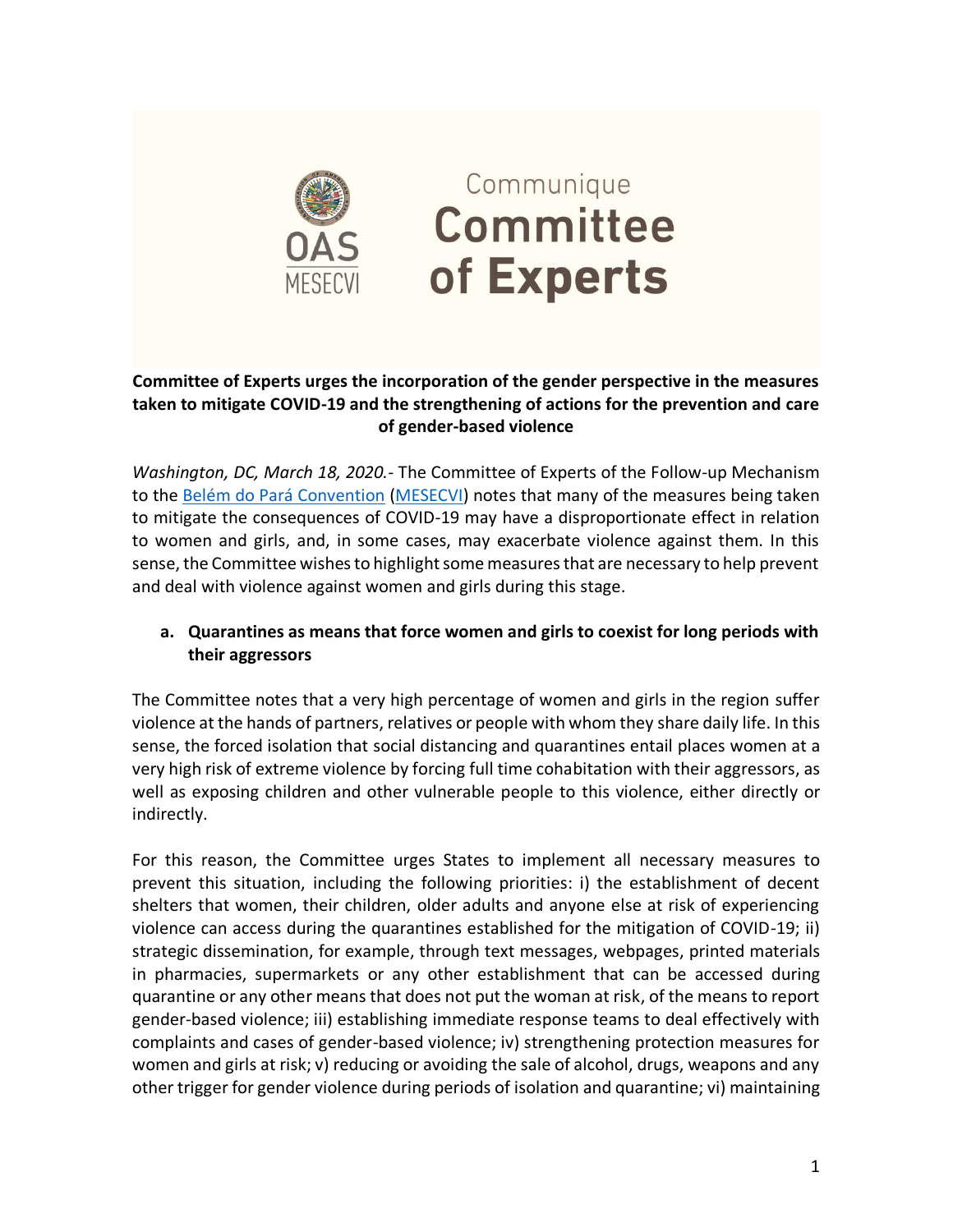all necessary services and actions to prevent, attend, prosecute and punish violence against women and girls.

## **b. Caring for the elderly, children, sick people and other vulnerable people, and housework**

The Committee notes that women are generally the ones in charge of housework and care for children, the elderly, the sick, people with disabilities and anyone else that is affected by a vulnerability.

For this reason, the Committee urges States to implement measures to address this situation, including the following priorities:

- **i)** Provide female personnel who are in charge in pharmacies, clinics and hospitals or in the care of businesses necessary to supply essential goods or in any other establishment or priority service that requires their active service in quarantine periods, access by themselves or through third parties in a dignified and safe way to care for the people under their care and to satisfy domestic tasks through the creation of affirmative policies according to their specific needs;
- **ii)** establish measures for the care of people who are in charge of people infected by COVID-19;
- **iii)** policies within companies, institutions and organizations so that women and men can take care of their children after the closing of schools without this affecting any of their benefits or labor rights;
- **iv)** flexible healthcare and other policies for those who are in charge of the care of other people, so that they can continue to care for them without it affecting their employment stability or benefits;
- **v)** contingency plans in the event of a generalized quarantine so that the tasks carried out by women and men who are in charge of caring for other people can be assumed by other people or other means without this affecting their income or their labor rights;
- **vi)** guidelines to ensure the care of people who cannot be cared for by those responsible for them due to the imposition of restrictions on mobility or other measures related to the prevention of COVID-19.

### **c. Universal access to health and decent life**

The Committee recalls that women and girls have less access to social security benefits and decent living conditions due to the structural discrimination to which they are subjected in the workplace, the work they do the informal economy and the type of activities historically designated to women. In addition, there are many women who cannot access healthcare due to disabilities, their status as migrants or refugees, older persons, or because they belong to historically discriminated groups, among other categories.